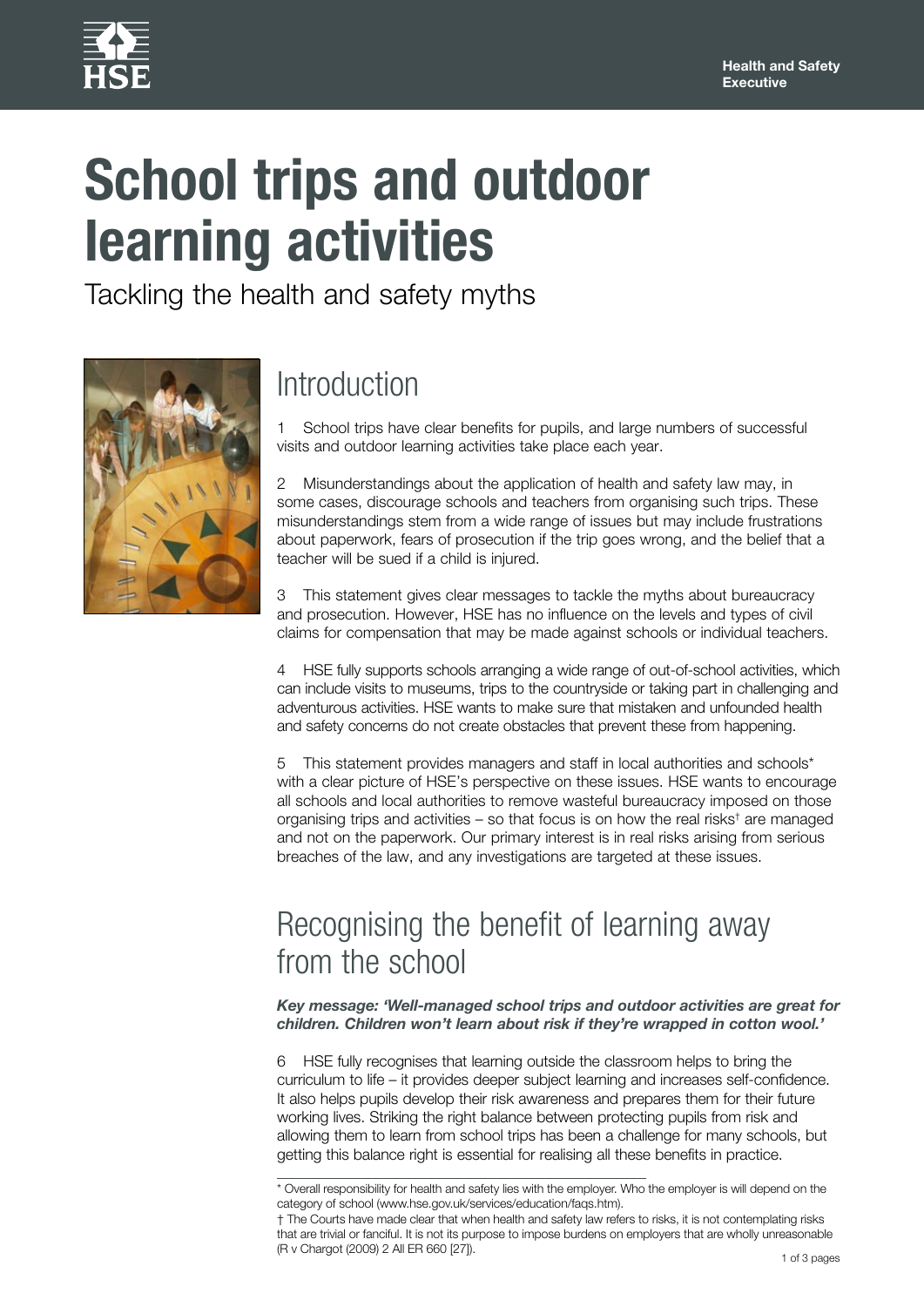- 7 Striking the right balance means that:
- schools and staff focus on real risks when planning trips:
- those running trips understand their roles, are supported, and are competent to lead or take part in them;
- the real risks are managed during the trip; and
- learning opportunities are experienced to the full.
- 8 Striking the right balance does not mean that:
- every aspect is set out in copious paperwork that acts as a security blanket for those organising the trip:
- detailed risk assessment and recording procedures aimed at higher-risk adventure activities are used when planning lower-risk school trips;
- mistakes and accidents will not happen; and
- all risks must be eliminated.

## What staff should expect from their schools

*Key message: 'Teachers should expect their schools to have procedures that encourage participation, are proportionate to the level of risk and avoid bureaucracy.'*

9 Schools need to ensure that the precautions proposed are proportionate to the risks involved, and that their paperwork is easy to use. They should also take account of the assessments and procedures of any other organisations involved, and ensure that communications with others are clear.

10 The school's arrangements for trips should ensure that:

- risk assessment focuses attention on real risks not risks that are trivial and fanciful;
- proportionate systems are in place so that trips presenting lower-risk activities are quick and easy to organise, and higher-risk activities (such as those involving climbing, caving or water-based activities) are properly planned and assessed;
- those planning the trips are properly supported so that staff can readily check if they have taken sufficient precautions or whether they should do more.

### What the school, pupils and parents should expect from staff

*Key message: 'Those running school trips need to focus on the risks and the benefits to people – not the paperwork.'*

11 Staff running school trips should clearly communicate information about the planned activities to colleagues and pupils (and parents, where appropriate). This should explain what the precautions are and why they are necessary, to help ensure that everyone focuses on the important issues.

12 It is important that those running school trips act responsibly by:

- putting sensible precautions in place, and making sure these work in practice;
- knowing when and how to apply contingency plans where they are necessary;
- heeding advice and warnings from others, for example those with local knowledge or specialist expertise (especially in respect of higher-risk activities).